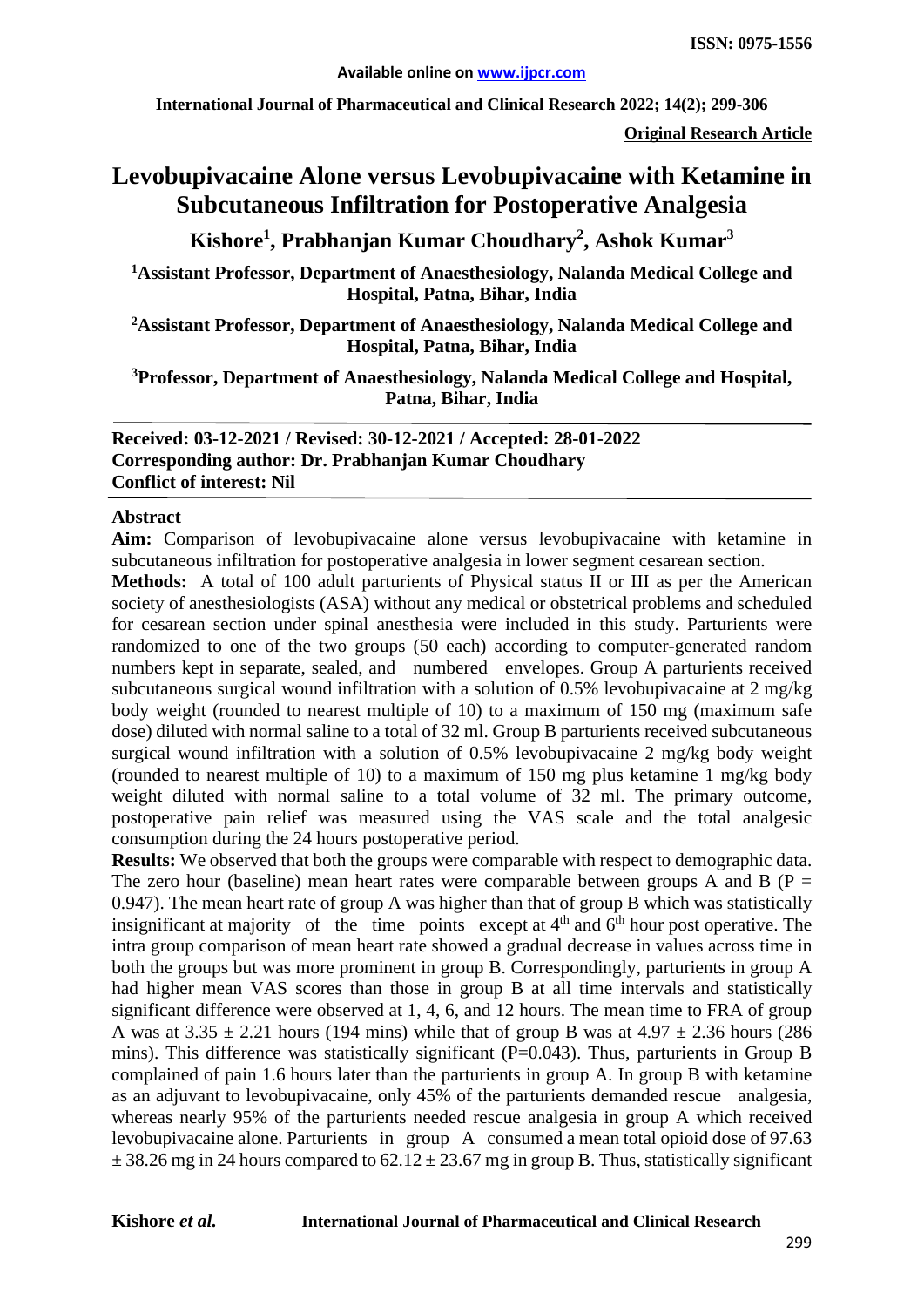higher opioid consumption was observed in group A than in group B ( $P = 0.002$ ). There were 7% parturient in Group A compared to 24% in Group B in whom the PSS was of excellent quality and 25% in Group A and 45% in Group B graded the PSS with good quality. Thus, the difference in patient satisfaction score was statistically significant between the two groups  $(P = 0.007)$ .

**Conclusion:** ketamine is an effective adjunct modality to levobupivacaine for local wound infiltration in terms of superior pain relief, lesser need for rescue opioid analgesia, and no major side effects.

**Keywords:** Levobupivacaine, multimodal analgesia, N-Methyl-D-Aspartate antagonist, opioid consumption, subcutaneous wound infiltration

#### **Introduction**

Post-operative pain is inevitable after major upper abdominal surgeries like open cholecystectomy. Post-operative pain may cause stress response to body and respiratory or cardiac complications [1,3]. So, post-operative pain should be controlled as early as possible postoperative analgesia is important part of optimal peri-operative management. Currently various methods are available for post-operative pain control like epidural analgesia, intravenous analgesia and patient-controlled analgesia pump [4]. Opioids are mainstay of post-operative pain control but are associated with some adverse side effects like respiratory depression, sedation, nausea and vomiting [5,7]. Nonsteroidal anti-inflammatory drugs are less effective as sole analgesic after upper abdominal surgeries. Local anesthetic methods are more useful than intravenous analgesia with less side effects irrespective of surgical procedure [8].

Now-a-days, wound infiltration with local anesthetic drugs is widely used in various surgeries as a part of optimal post-operative pain control [9,10]. Wound infiltration is safe, effective and inexpensive method of post-operative pain control. It provides immediate analgesia lasting for few hours without major side effects [11,12]. The levorotatory isomers were shown to have a safer pharmacological profile with less cardiac and neurotoxic adverse effects

[13,14]. The decreased toxicity of levobupivacaine is attributed to its faster protein binding rate [15]. The pure S (-) enantiomers of bupivacaine, i.e., ropivacaine and levobupivacaine were thus introduced into the clinical anesthesia practice. Levobupivacaine has been recently introduced into Indian market and is being widely used in various health setups. Such an increased usage mandates documentation of evidence-based literature with regards to risk and safety concerns as well as clinical issues related to levobupivacaine. The aim of the present study was to compare levobupivacaine alone versus levobupivacaine with ketamine in subcutaneous infiltration for postoperative analgesia in lower segment cesarean section.

#### **Material and methods**

This randomized double blind controlled study was carried out in the Department of Anaesthesiology, Nalanda Medical College and Hospital, Patna, Bihar, India for 1 year.

#### **Methodology**

A total of 100 adult parturients of Physical status II or III as per the American society of anesthesiologists (ASA) without any medical or obstetrical problems and scheduled for cesarean section under spinal anesthesia were included in this study. Uncooperative, unwilling parturients, and those with history of anaphylaxis to local

This is an Open Access article that uses a fund-ing model which does not charge readers or their institutions for access and distributed under the terms of the Creative Commons Attribution License (http://creativecommons.org/licenses/by/4.0) and the Budapest Open Access Initiative (http://www.budapestopenaccessinitiative.org/read), which permit unrestricted use, distribution, and reproduction in any medium, provided original work is properly credited.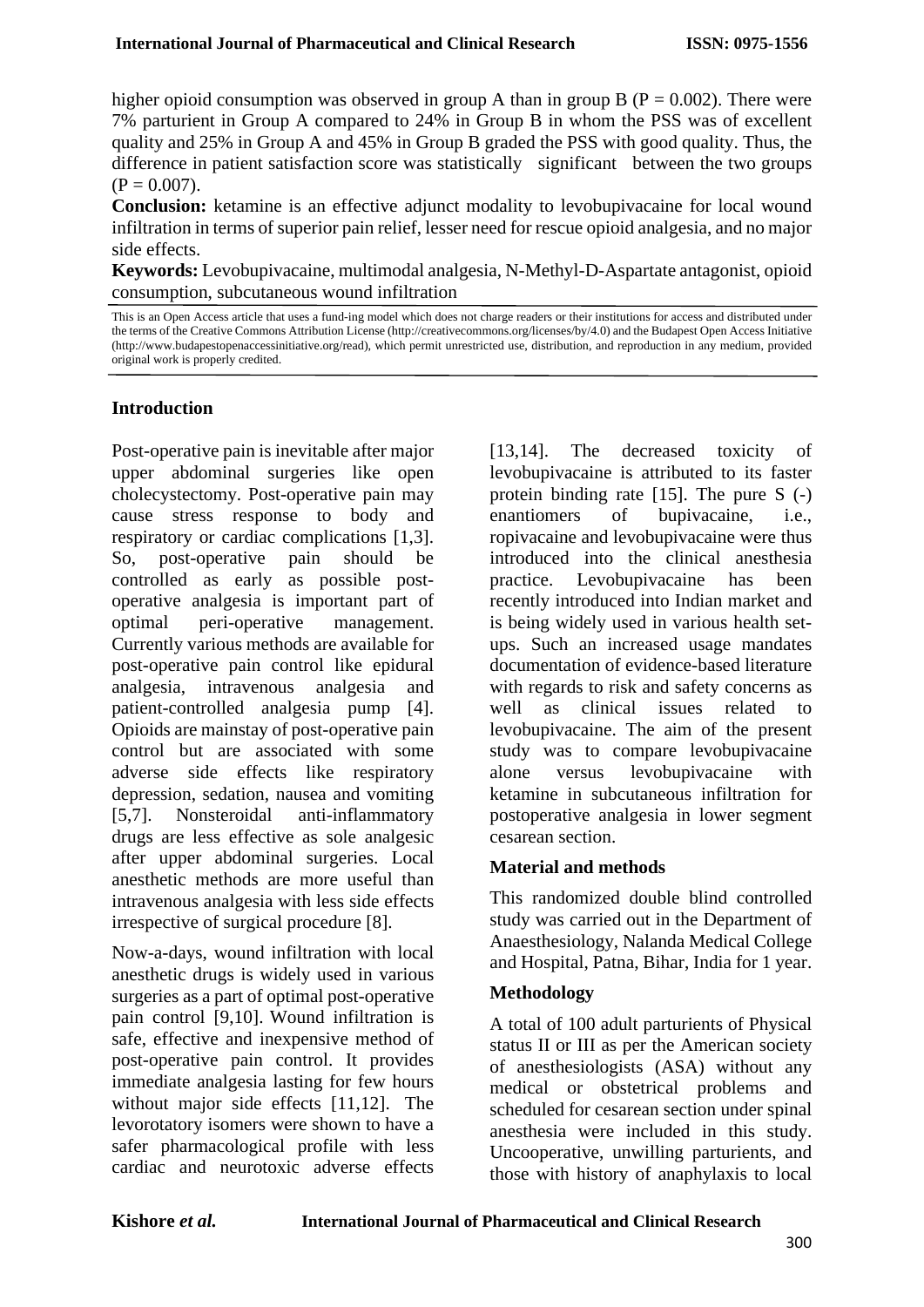anesthetics, opioids and/or drugs to be used, current or past history of drug abuse, psychiatric disease with body weight more than 100 Kg, and unable to understand the Visual Analog Scale (VAS) were excluded from the study.

Parturients were randomized to one of the two groups (50 each) according to computer‑generated random numbers kept in separate, sealed, and numbered envelopes. Group A parturients received subcutaneous surgical wound infiltration with a solution of 0.5% levobupivacaine at 2 mg/kg body weight (rounded to nearest multiple of 10) to a maximum of 150 mg (maximum safe dose) diluted with normal saline to a total of 32 ml. Group B parturients received subcutaneous surgical wound infiltration with a solution of 0.5% levobupivacaine 2 mg/kg body weight (rounded to nearest multiple of 10) to a maximum of 150 mg plus ketamine 1 mg/kg body weight diluted with normal saline to a total volume of 32 ml. An anaesthetist not involved in the conduct of anesthesia and postoperative management prepared the study drugs and handed over to the surgeon for subcutaneous infiltration prior to skin closure under all aseptic precautions. A blinded observer assessed the postoperative pain relief up to 24 hours after the surgical procedure. A thorough preanesthetic check-up was conducted before the surgery which comprised of detailed history, general physical examination, and systemic examination. Routine investigations (complete hemogram, coagulation profile, random blood sugar) and other investigations if indicated were done prior to surgery. The VAS was shown, and the scoring system was explained preoperatively. The parturients were informed before surgery that they can request for an analgesic after surgery if they feel pain and they can choose to withdraw from the study at any time.

After shifting the parturients to the operation theater in left lateral position, prior to subarachnoid block, pulse rate (P.R), noninvasive blood pressure (NIBP), respiratory rate (R.R), oxygen saturation  $(SpO<sub>2</sub>)$ , and electrocardiography  $(ECG)$ were recorded. These parameters were monitored throughout the procedure and recorded every 10 minutes. An intravenous access was achieved and preloading with 10 ml/kg body weight with balanced salt solution was done. Thereafter, subarachnoid block was given under full aseptic precautions in sitting position. A 26 Gauge Quincke's needle was introduced into the subarachnoid space at L3‑4/L4‑5 vertebral level. With the needle orifice cephalad and after confirmation of free flow of CSF, 2.0 ml of 0.5% heavy bupivacaine was injected through the spinal needle, which was withdrawn after the injection was given and the parturient was then turned supine. Surgery was allowed to proceed after sensory block was achieved upto level of  $T_4$  and motor block to level of modified bromage scale of 3. In case of partial/failed spinal anesthesia, general anesthesia was administered and the parturient was excluded from the study. At the end of surgery, parturients received subcutaneous skin infiltration of the study drug as per random group allocation in a blinded manner by the surgeon prior to skin closure.

Parturients were continuously monitored for heart rate, blood pressure, respiratory rate, and oxygen saturation. Postoperative pain scores and analgesic requirement were recorded along with hemodynamic parameters immediately after shifting to postoperative recovery room at 0 min, 30 mins, 1, 2, 4, 6, 8, 12, 16, 20, and 24 hours, respectively. Postoperatively, all parturients received slow infusion in 100‑ml saline of diclofenac sodium 75 mg at 0 min and, thereafter, 8 hourly as part of multimodal postoperative analgesia regimen. Any parturient with VAS greater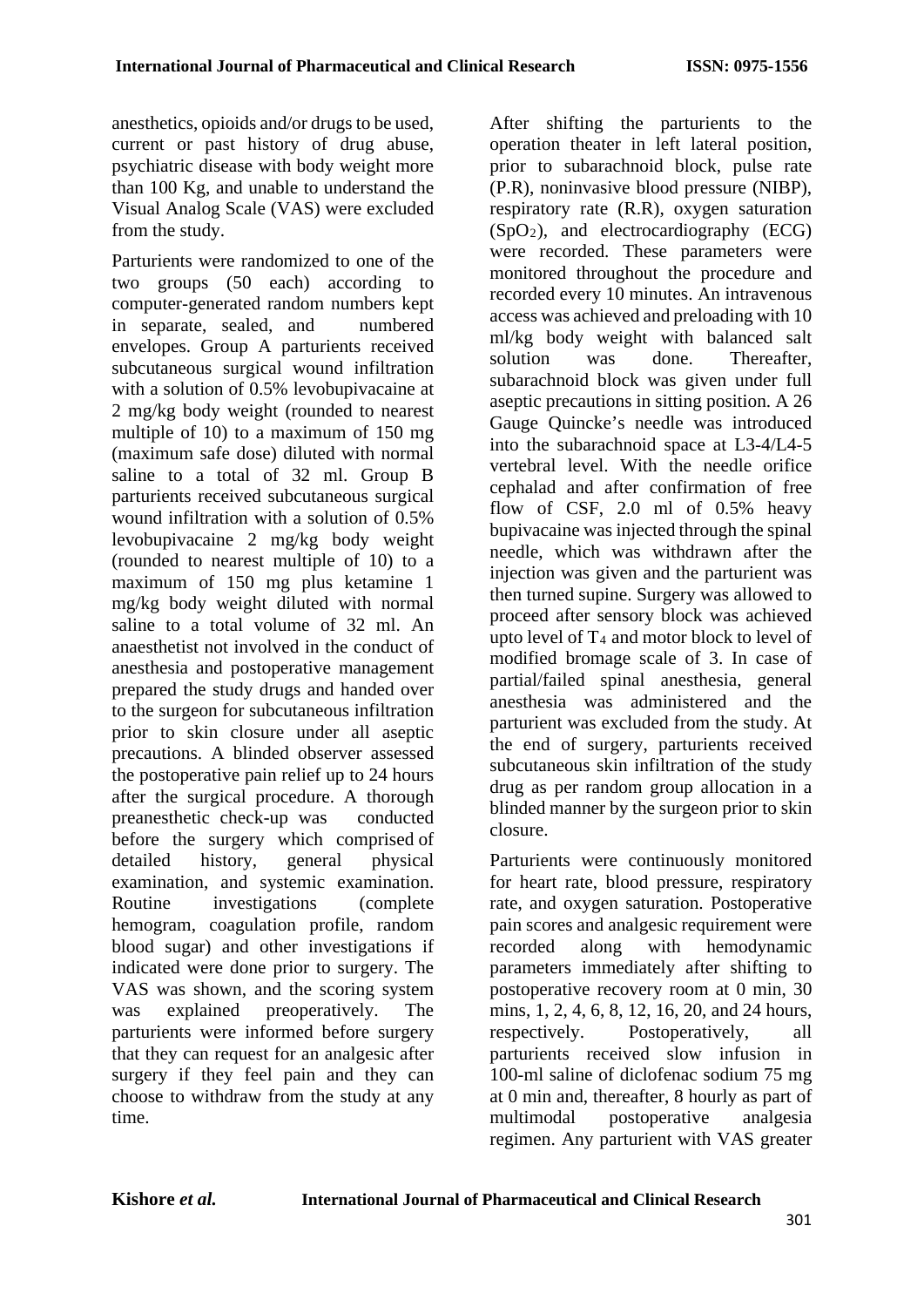than or equal to 4 or at any point of time complained of pain was administered with 50 mg intravenous injection of tramadol, a rescue analgesic. Time of first rescue analgesic (FRA) request was noted. If the parturient still reported VAS ≥4 after 1 hour of receiving tramadol, similar doses were repeated up to a maximum of 100 mg in contiguous 4 hours or 400 mg in 24 hours. The total rescue analgesic consumption for the 24 hours after surgery was recorded.

The observer (anesthesia resident posted in postanesthesia care unit) who recorded the postoperative vitals and analgesic consumption was blinded to the group allocation of the parturients to maintain the double-blind nature of the study. The outcomes of the parturients were evaluated in terms of quality of pain relief (as assessed by VAS score) and time of FRA administration, number of times rescue analgesic given, and the total consumption volume of analgesic 24 hours postoperatively. Parturients were also evaluated for any adverse effects. The primary outcome, postoperative pain relief was measured using the VAS scale and the total analgesic consumption during the 24 hours postoperative period. The secondary outcome, that is, patient satisfaction score (PSS) was assessed postoperatively at 24 hours and was subjectively graded as:Excellent (4), Good (3), Moderate (2),Poor (1).

## **Statistical analysis**

Data were described in terms of number and percentages. The mean and standard deviation were computed. Comparison of quantitative variables was done using Student *t*-test. For comparing categorical data, Chi square  $(2)$  or exact test was performed as applicable. A probability value (*P* value) of less than 0.05 was considered statistically significant. SPSS version 25.0 was used for all statistical calculations.

# **Results**

We observed that both the groups were comparable with respect to demographic data. The zero hour (baseline) mean heart rates were comparable between groups A and B ( $P = 0.947$ ). The mean heart rate of group A was higher than that of group B which was statistically insignificant at majority of the time points except at 4<sup>th</sup> and 6<sup>th</sup> hour post operative. The intra group comparison of mean heart rate showed a gradual decrease in values across time in both the groups but was more prominent in group B [Table 1]. Correspondingly, parturients in group A had higher mean VAS scores than those in group B at all time intervals and statistically significant difference were observed at 1, 4, 6, and 12 hours [Table 2]. The mean time to FRA of group A was at  $3.35 \pm 2.21$  hours (194 mins) while that of group B was at  $4.97 \pm 2.36$  hours (286 mins). This difference was statistically significant (P=0.043). Thus, parturients in Group B complained of pain 1.6 hours later than the parturients in group A [Table 3]. In group B with ketamine as an adjuvant to levobupivacaine, only 45% of the parturients demanded rescue analgesia, whereas nearly 95% of the parturients needed rescue analgesia in group A which received levobupivacaine alone. [table 4] Parturients in group A consumed a mean total opioid dose of  $97.63 \pm 38.26$  mg in 24 hours compared to  $62.12 \pm 23.67$  mg in group B. Thus, statistically significant higher opioid consumption was observed in group A than in group B ( $P = 0.002$ , Table 5). There were 7% parturient in Group A compared to 24% in Group B in whom the PSS was of excellent quality and 25% in Group A and 45% in Group B graded the PSS with good quality. Thus, the difference in patient satisfaction score was statistically significant between the two groups  $(P =$ 0.007, table 6).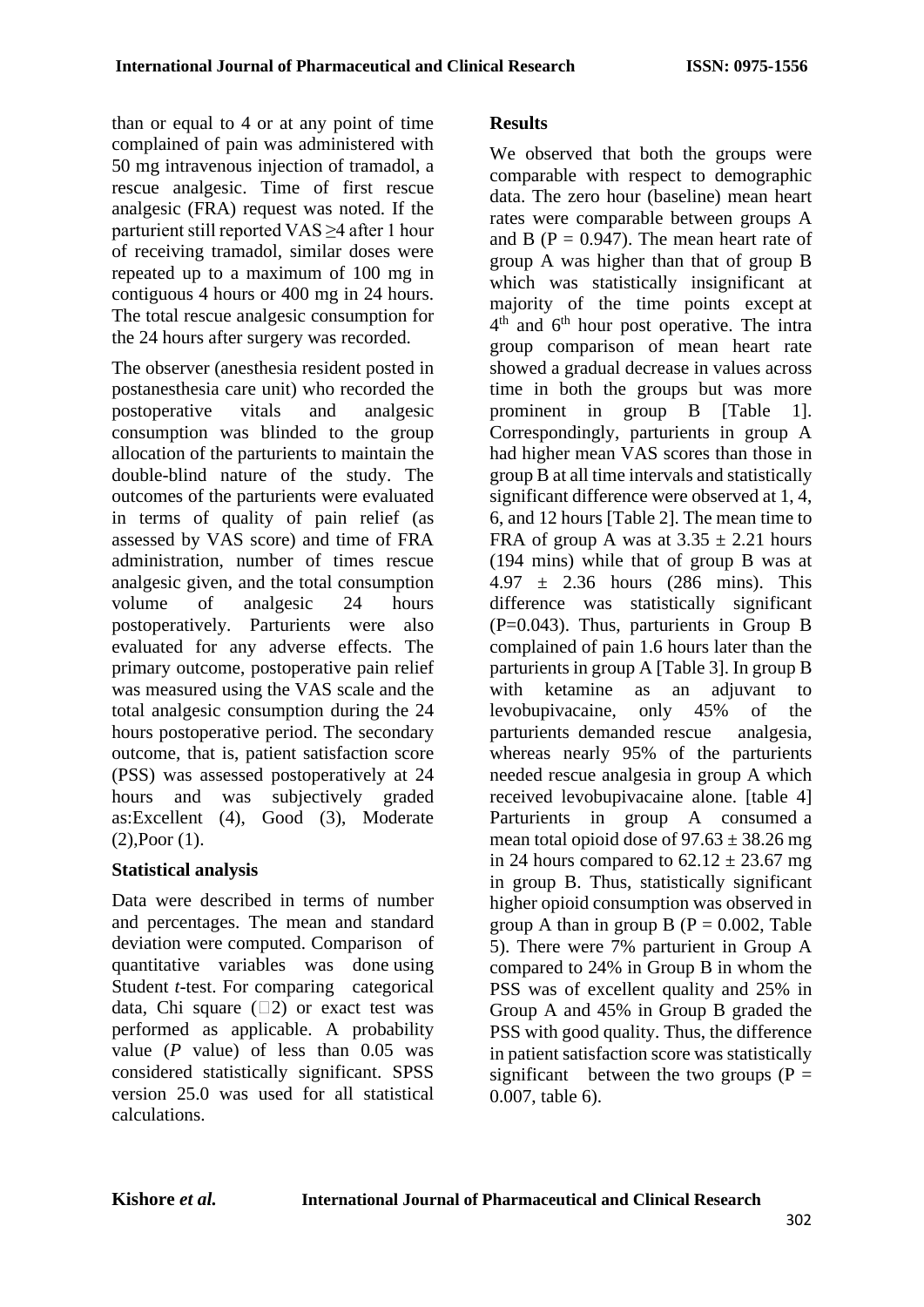| <b>HR</b>       | <b>Group A</b> |           | <b>Group B</b> |           |         |
|-----------------|----------------|-----------|----------------|-----------|---------|
|                 | <b>Mean</b>    | <b>SD</b> | <b>Mean</b>    | <b>SD</b> | p-value |
| 0 <sub>h</sub>  | 90.83          | 14.22     | 91.21          | 11.81     | 0.947   |
| 30 min          | 91.15          | 14.11     | 90.12          | 12.68     | 0.752   |
| 1 <sub>h</sub>  | 92.49          | 16.39     | 89.83          | 13.51     | 0.478   |
| 2 <sub>h</sub>  | 94.55          | 15.97     | 87.80          | 11.85     | 0.069   |
| 4 h             | 94.95          | 15.96     | 86.83          | 11.21     | 0.032   |
| 6 h             | 93.42          | 13.75     | 86.60          | 9.57      | 0.029   |
| 8h              | 86.75          | 12.87     | 87.83          | 9.72      | 0.752   |
| 12 <sub>h</sub> | 84.82          | 11.06     | 85.07          | 9.92      | 0.963   |
| 16h             | 83.42          | 11.63     | 83.42          | 7.87      | 0.934   |
| 20 <sub>h</sub> | 83.96          | 11.75     | 83.72          | 8.32      | 0.922   |
| 24 h            | 84.12          | 9.87      | 82.81          | 8.84      | 0.569   |

## **Table 1: Trends in postoperative mean heart rate**

**Table 2: Mean VAS scores at various time intervals**

| <b>VAS</b>      | <b>Group A</b> |           | <b>Group B</b> |           |         |
|-----------------|----------------|-----------|----------------|-----------|---------|
|                 | <b>Mean</b>    | <b>SD</b> | <b>Mean</b>    | <b>SD</b> | p-value |
| 0 <sub>h</sub>  | 1.35           | 1.61      | 0.71           | 0.99      | 0.129   |
| 30 min          | 1.06           | 1.22      | 0.62           | 0.87      | 0.127   |
| 1 <sub>h</sub>  | 1.79           | 1.62      | 0.63           | 1.19      | 0.005   |
| 2 <sub>h</sub>  | 2.05           | 1.87      | 1.11           | 1.37      | 0.081   |
| 4h              | 2.41           | 2.13      | 1.05           | 1.63      | 0.008   |
| 6 h             | 1.89           | 1.70      | 0.84           | 1.62      | 0.006   |
| 8 h             | 2.11           | 2.21      | 1.27           | 1.93      | 0.081   |
| 12 <sub>h</sub> | 1.25           | 1.69      | 0.16           | 0.53      | 0.001   |
| 16h             | 0.86           | 1.73      | 0.15           | 0.53      | 0.058   |
| 20 <sub>h</sub> | 0.67           | 1.42      | 0.15           | 0.53      | 0.112   |
| 24 h            | 0.21           | 0.71      | 0.15           | 0.53      | 0.390   |

VAS – Visual analogue scale, *P*<0.05 significant

# **Table 3: Mean time to first rescue analgesia (FRA) and VAS at FRA**

| Variables                                                                       | <b>Group A</b> |           | <b>Group B</b> |           |         |  |
|---------------------------------------------------------------------------------|----------------|-----------|----------------|-----------|---------|--|
|                                                                                 | <b>Mean</b>    | <b>SD</b> | <b>Mean</b>    | <b>SD</b> | p-value |  |
| Time<br>first<br>to<br>rescue analgesic $\vert 3.35 \rangle$<br>consumption (h) |                | 2.21      | 4.97           | 2.36      | 0.043   |  |
| VAS AT FRA                                                                      | 4.85           | 26        | 4.67           | 0.59      | 0.597   |  |

#### **Table 4: Total rescue analgesic consumption in 24 h (mg)**

|                                                         | <b>Group A</b> |           | <b>Group B</b> |           |         |
|---------------------------------------------------------|----------------|-----------|----------------|-----------|---------|
|                                                         | <b>Mean</b>    | <b>SD</b> | <b>Mean</b>    | <b>SD</b> | p-value |
| Total opioid analgesic<br>consumption in 24 h   $97.63$ |                | 38.26     | 62.12          | 23.67     | 0.002   |
| (mg)                                                    |                |           |                |           |         |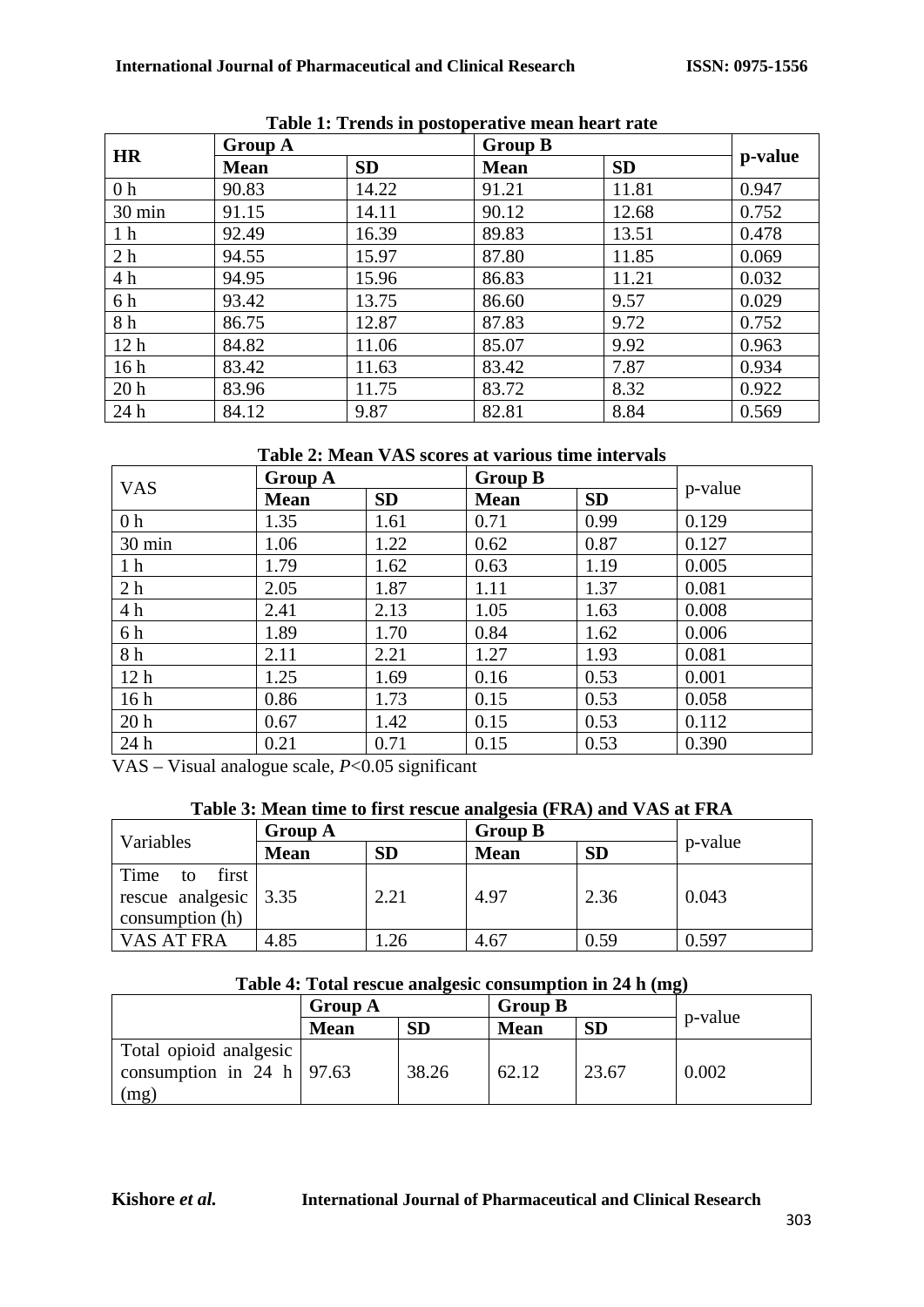|         | Table 5. I creditage or partirients requiring reseat analgesic in each group<br>N <sub>0</sub> | Yes |
|---------|------------------------------------------------------------------------------------------------|-----|
| Group A |                                                                                                | 95  |
| Group B | 55                                                                                             | -45 |

**Table 5: Percentage of parturients requiring rescue analgesic in each group**

|  |  | Table 6: Percentage of parturients with patient satisfaction score (PSS) |  |
|--|--|--------------------------------------------------------------------------|--|
|--|--|--------------------------------------------------------------------------|--|

|         | Score 1 | Score 2 | Score 3 | Score 4 |
|---------|---------|---------|---------|---------|
| Group A | ιv      | IJΟ     | ل کے    |         |
| Group B |         | ◡       | -43     | 24      |

### **Discussion**

Subcutaneous wound infiltration with local anesthetics is effective, safe, inexpensive, and without the need for expertise. A systemic review and meta-analysis substantiated the analgesic efficacy of various local anesthetic wound infiltration techniques for postoperative analgesia following cesarean section. They observed a statistically significant reduction in postoperative pain scores and total opioid consumption in 24 hours with local anesthetic wound infiltration [16]. We used levobupivacaine alone and levobupivacaine plus ketamine for local wound infiltration after cesarean section in view of their analgesic and anti-inflammatory properties along with a lesser cardiotoxic profile.

In our study on 100 parturients, none were excluded, and both the groups were statistically comparable with respect to age, weight, and ASA grade. We observed that patients in group B (L+K) experienced a postoperatively pain‑free period of up to 286 mins whereas patients in group A (L) demanded rescue analgesia at 194 mins. This portrays that local wound infiltration provides adequate analgesia and addition of ketamine to levobupivacaine significantly contributes in the prolongation of pain-free period ( $P = 0.043$ ). Though we observed statistically significant prolonged times to FRA, the mean VAS score at FRA in both the groups was comparable- $(4.85 \pm 1.26)$  in group A and  $4.67 \pm 0.59$  in group B). This implies that while levobupivacaine

conferred profound analgesic effect in both the groups, addition of ketamine helped in prolonging the time required for FRA. Abdallah *et al*. evaluated the analgesic efficacy of preincisional infiltration with ketamine or levobupivacaine in 48 patients undergoing abdominal hysterectomy. They observed an increased duration of analgesia for upto 158 mins with ketamine and 127 mins with levobupivacaine ( $P = 0.001$ ). The time to FRA in their study group using levobupivacaine was shorter compared to our study group A which can be attributed to the use of less volume and concentration of levobupivacaine solution for infiltration, that is, 20 ml and only 0.25% levobupivacaine in their study [17].

The overall VAS scores of our study were higher in group A with statistically significant higher values at 1, 4, 6, and 12 hours, which correlated with a significant increase in heart rate at 4 and 6 hours in the same group. This translates that the group infiltrated with levobupivacaine alone had comparatively initial peaks of higher pain scores reflected by higher heart rates at the same time of observations, whereas the group which received ketamine as an adjunct to levobupivacaine for infiltration encountered less pain during the same period. Thus, addition of ketamine as an adjunct to levobupivacaine enhances its efficacy in terms of profound long‑lasting postoperative analgesia.

We observed that only 45% of the participants demanded rescue analgesia in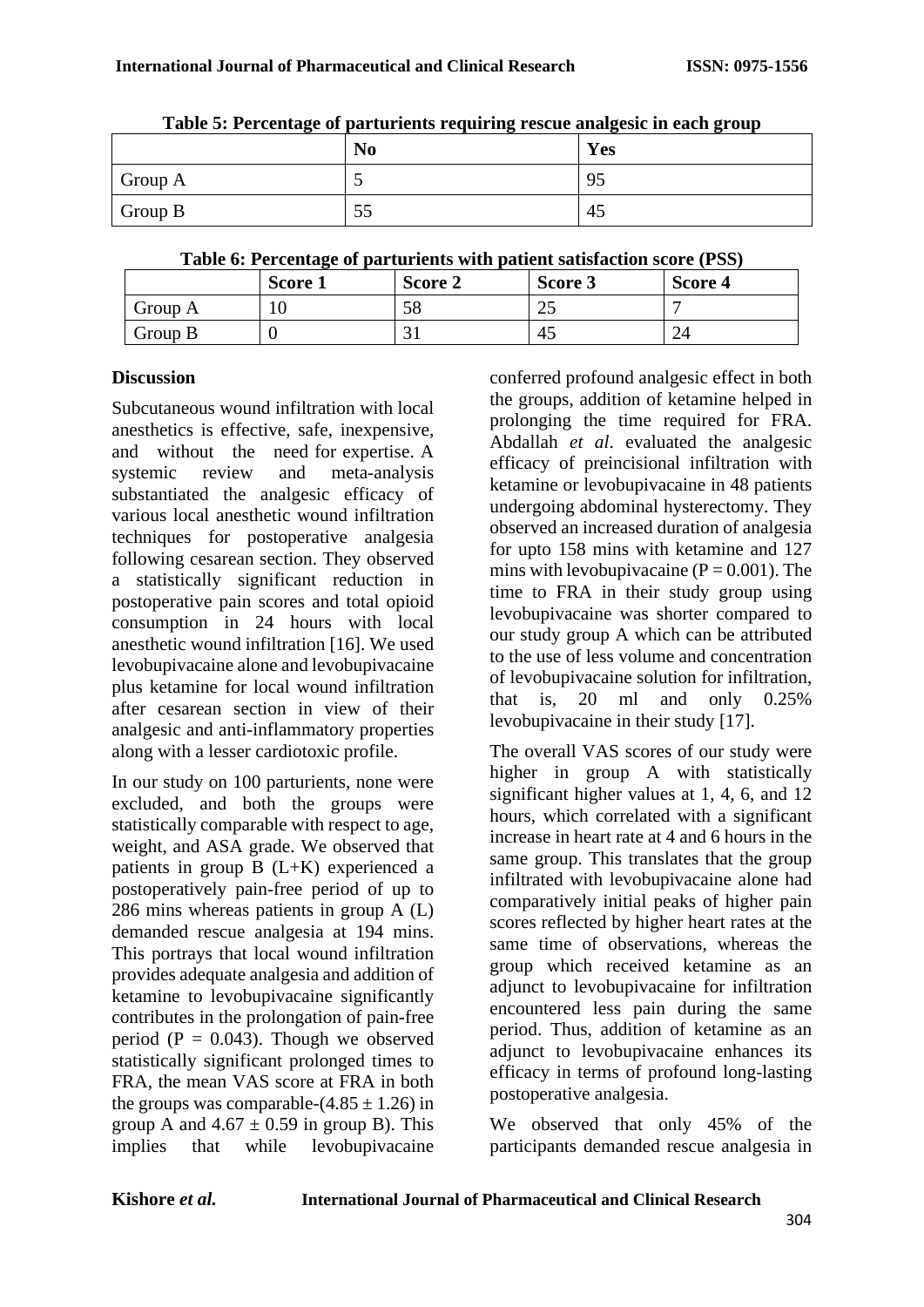group B whereas 95% needed additional tramadol supplementation in group A. Corresponding to this, there was a statistically significant decrease in mean rescue analgesic consumption of tramadol in group B amounting to 63mg, whereas it was 96 mg in group A ( $P = 0.002$ ). These findings substantiate the opioid sparing effect of ketamine when used as an adjunct to levobupivacaine and an abatement in opioid‑related side effects such as nausea, vomiting, pruritus, and sedation. Demiraran *et al*. studied 90 patients undergoing cesarean section under general anesthesia, where the wound was infiltrated with 20 ml of 0.25% levobupivacaine at the end of surgery. They observed a total tramadol consumption of 483 mg in the study group and 560 mg in the placebo group ( $P = 0.07$ ). The overall higher tramadol consumption in the study group than in group A can be attributed to the use of less concentration and lesser volume of levobupivacaine in their study. In addition, we used multimodal analgesia by giving intravenous injection of diclofenac 75mg 8 hourlies to all the parturients which was not a part of their study [18].

A Cochrane review encompassing 20 studies on parturients who received wound infiltration following cesarean section under regional anesthesia observed a statistically significant decrease in morphine consumption at 24 hours compared to placebo. However, this analysis revealed no additional advantage in terms of patient satisfaction score upon addition of ketamine to continuous wound infiltration with 0.125% bupivacaine, where the catheter was placed above the fascia affecting the spread of drug [19]. On the contrary, we observed a statistically and clinically significant improvement in the patient satisfaction scores of g roup B compared to group A ( $P = 0.02$ ) which can be credited to the use of higher concentration, that is, 0.5% of levobupivacaine with ketamine.

# **Conclusion**

We concluded that the ketamine is an effective adjunct modality to levobupivacaine for local wound infiltration in terms of superior pain relief, lesser need for rescue opioid analgesia, and no major side effects.

## **Reference**

- 1. Wightman JA. A prospective survey of the incidences of post-operative pulmonary complications. Br J Surg. 1968; 55:85–91
- 2. Latimer RG, Dickman M, Day WC, et al. Ventilatory patterns and pulmonary complications after upper abdominal surgery determined by pre- operative and post-operative computerized spirometry and blood gas analysis. Am J Surg. 1971; 122:622–32.
- 3. Sun JX, Bai KY, Liu YF, et al. Effects of local wound infiltration with ropivacaine on post-operative pain relief and stress response reduction after open hepatectomy. World J Gastroenterol. 2017;23(36):6733–740.
- 4. Zhu H, Wang C, Xu C, et al. Influence of patient- controlled epidural analgesia versus patient- controlled intravenous analgesia on post-operative pain control and recovery after gastrectomy for gastric cancer: A prospective randomized trial. Gastric Cancer. 2013; 16:193–200.
- 5. Bhardwaj S, Devgan S, Sood D, et al. Comparison of local wound infiltration with ropivacaine alone or ropivacaine plus dexmedetomidine for post– operative pain relief after lower segment cesarean section. Anesth Essays Res. 2017;11(4):940–45.
- 6. Dahl JB, Jeppesen IS, Jorgensen H, et al. Intra- operative and post-operative analgesic efficacy and adverse effects of intrathecal opioids in patients undergoing cesarean section with spinal anesthesia: A qualitative and quantitative systematic review of